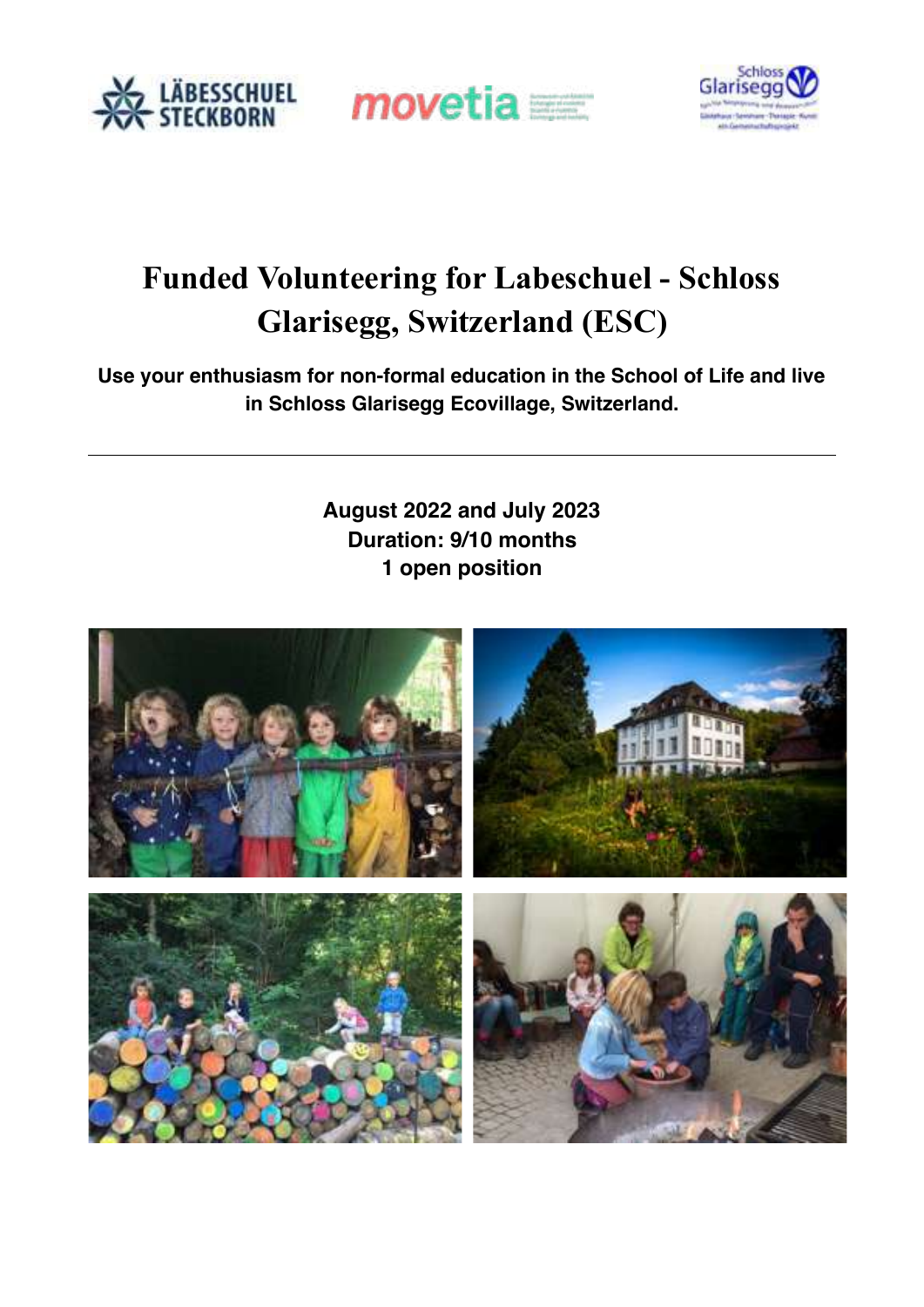# **INTRO**

This long-term ESC project was designed for 2 enthusiastic & motivated young people age 18-30 who are interested in non-formal alternative education and sustainable living, and who want to gain experience and participate in a innovative educational space full of activities such as: Non-formal education, forest school, communications as well as community-building, self-development and work in intercultural teams. During your months of stay you will get to know the life of a Swiss community and seminar center, Schloss Glarisegg and the wonderful educational methods of Labeschuel.

## **• WHAT IS AN ESC / EVS?**

The European Solidarity Corps is a programme allowing young people to go abroad, learn and contribute to a better world with support from Erasmus+ funding.

It provides an opportunity to join meaningful work and experiential learning while your food, accommodation, traveling, pocket money, insurance and mentorship are fully covered. A person can only do one short term (less than 59 days) and one long-term ESC. You can register for the European Solidarity Corps when you are 18 years old, but you cannot start a project until you are over 18. European Solidarity Corps projects will be available to people up to the age of 30 years old.

You will have a sending organisation from you country helping you, and a hosting organisation in Switzerland. The host organisation is ¨Laebesschuel¨.

## **• WHO IS IT FOR**

Young people in the age range of 18-30, who have not participated in an EVS or ESC project before. We are looking for motivated candidates with a pro-active, creative and problem- solving attitude, with a wish to learn about non-formal education and ecovillage living. All European countries are welcomed.

## **WHEN DOES IT START**

The starting date for this ESC is between the 1st of August 2022.

# **ABOUT Labesschuel / School of Life:**

The Läbesschuel / School of life is a project within the intentional community of Schloss Glarisegg. The Läbesschuel started in August 2016 with 15 children, in 2019 we had 37 children registered. There is a Forest School for children from 4 up to 5 years old, connecting with 1st to 9th class (from 6 until 16 years old).

Our wish is to welcome you as EVS volunteers in our project and to open the door to different cultures, both for the learning experience of the children but also for the team.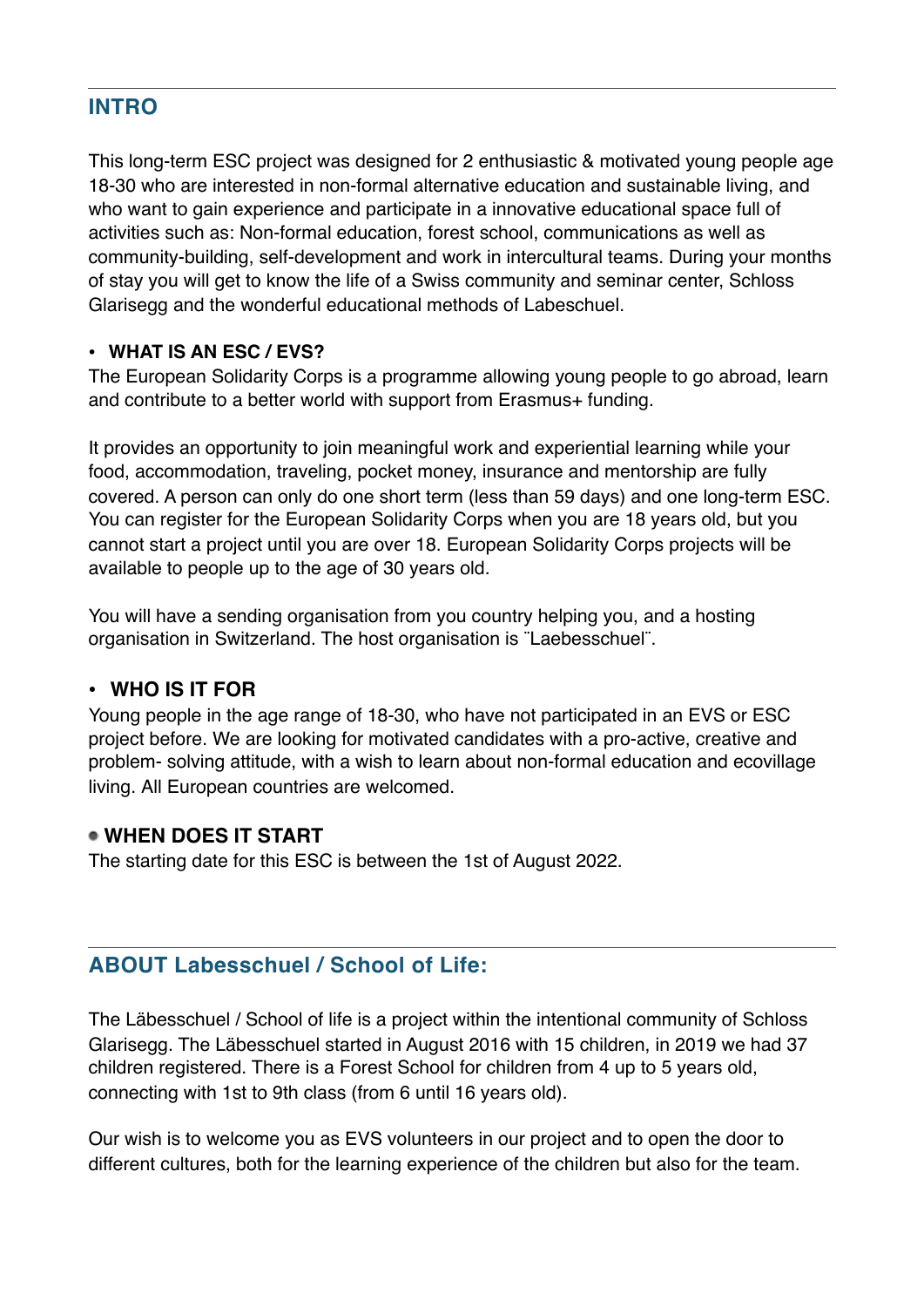Our work is mostly non-formal education and based on self-reflection, so expect to be welcomed into a different culture all together.

All the activities take place at Schloss Glarisegg community. There are different places within the premises.

- There can be work outside (forest, beach, neighbour farm or garden),
- In 'Montessori' room
- The main school building (kitchen, a workshop, a library, a technic room and a main room)

# **ACTIVITIES**

Main activity within the EVS is to support accompanying the children in their learning journey. You will be able to participate in all the different classes if you wish, and you can choose which age group to work profoundly with.

Like the staff members of our small team, volunteers are expected to pitch in with a variety of tasks as they arise, whether it's logistics, or administration and other tasks(e.g. cleaning, cooking). Supervisors will help the volunteers define and work towards their personal development objectives for their stay.

The smallest children are mostly spending their time in the forest. One day a week, the children go to Mammern (neighbouring village) by bicycle to do sports in the gym of the local school.

The team of the school will help you to discover your competencies and strengths, your project goals and visions, if you wish so. As we use alternative methods of teaching, you will learn a lot about non-formal education, for example:

- Working with emotions and the body.
- Technical tools from different pedagogies (inspired by Montessori, Freinet, Waldorf, André Stern, Gerald Hüther).
- the field of teamwork, relationships and social and emotional topics trough daily and weekly check-ins
- During the time when the children are not in school, you'll be able to work on your own project, developing your own personal tools.

**Speaking the German language** is a general Requirement as you will be working with swiss and german children.

## **What the program offers:**

- Accommodation and all meals covered with pocket money.
- Erasmus+ Program provides health insurance and travel expenses, plus training seminars at arrival and mid-term.
- Weekly German lessons (optional)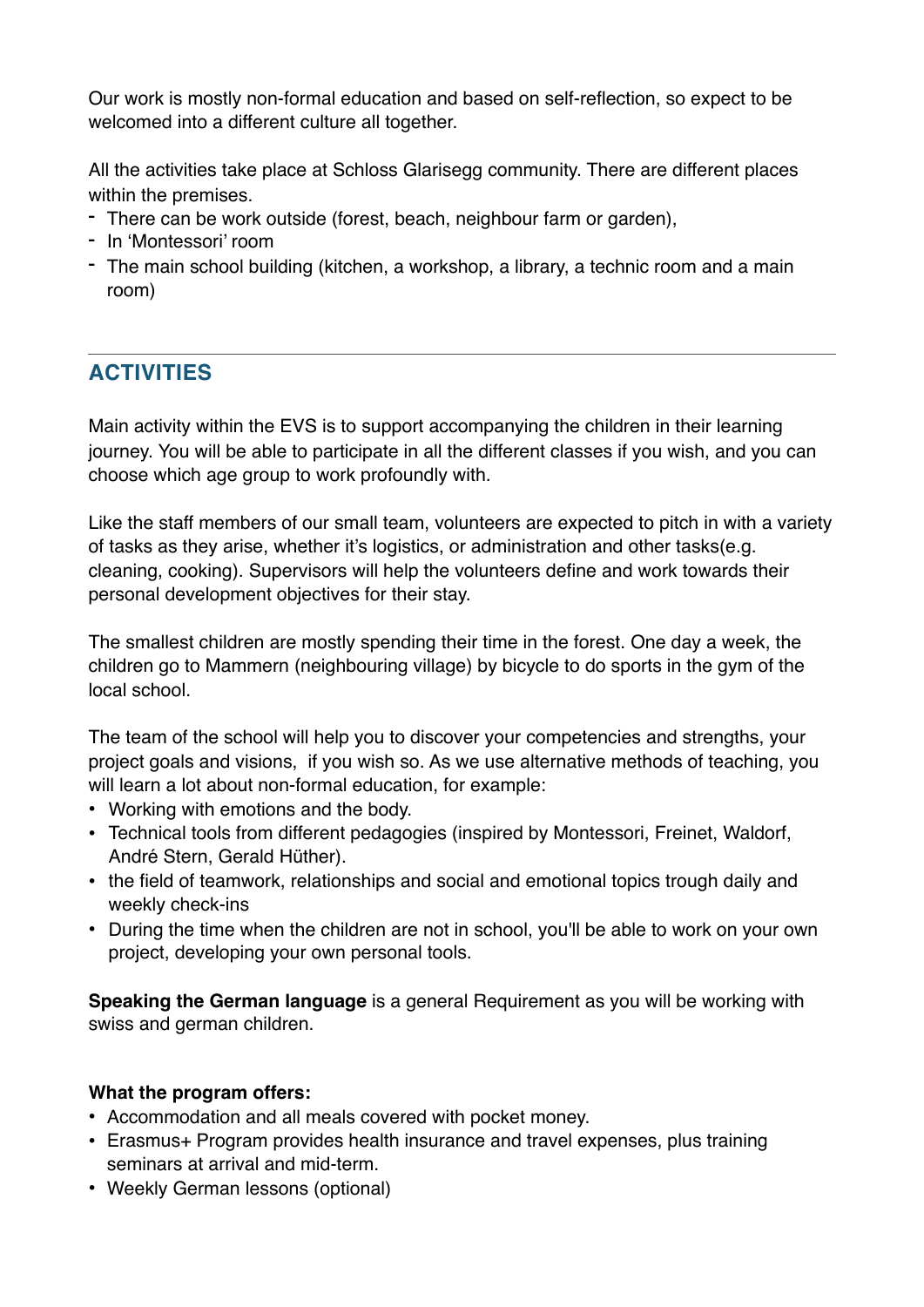- Pocket money
- Continuous mentoring and support since arrival and throughout all the stay.
- Final certification about the work done and competences acquired.
- The practical and logistic matters will be handled by your sending organisation. SCI Switzerland will organize all administrative matters like insurance and visa.

## **ACCOMODATION & COMMUNITY LIFE:**

The living conditions in Schloss Glarisegg will be simple even thought special - living in a castle in the country side. You may expect shared housing and common facilities, natural rural environment and diverse social activities together with the group of volunteers. You will have your own room as a private space, however you will meet, cook together and share the same flat with other volunteers.

Upon arrival, there will be a volunteer coordinator offering you a tour of the community, a deeper understanding of our culture and you will be asigned a mentor. This mentor is your main contact point and bridge, supporting you on your journey in volunteering, community life and topics that you wish to share. The mentor together with the volunteer coordinator, can support you with your emotional or practical needs regarding the community.

You are requested to attend the a weekly volunteer community circle and check-in in about your experience, together with the other volunteers from the Garden and the Schloss Glarisegg Seminar Center.

There are weekly circles the community attends to, and a general friendly, loving atmosphere is present here. It is casual that people get to know eachother, are polite and keep in contact when they meet, share openly about their inner world and are generally communicative and helpful. Your mentor will organise a get-together with the community so you can get a chance to connect to this beautiful space.

#### **What to Bring:**

- Open-mindedness!
- Biodegradeable soap and toothpaste
- Laptop or tablet
- Clothes for all weather
- Small flash light (you might need it in the night)
- Some cash or money on bank card if you are going to the town
- Thing you want to share from your country to the celebration times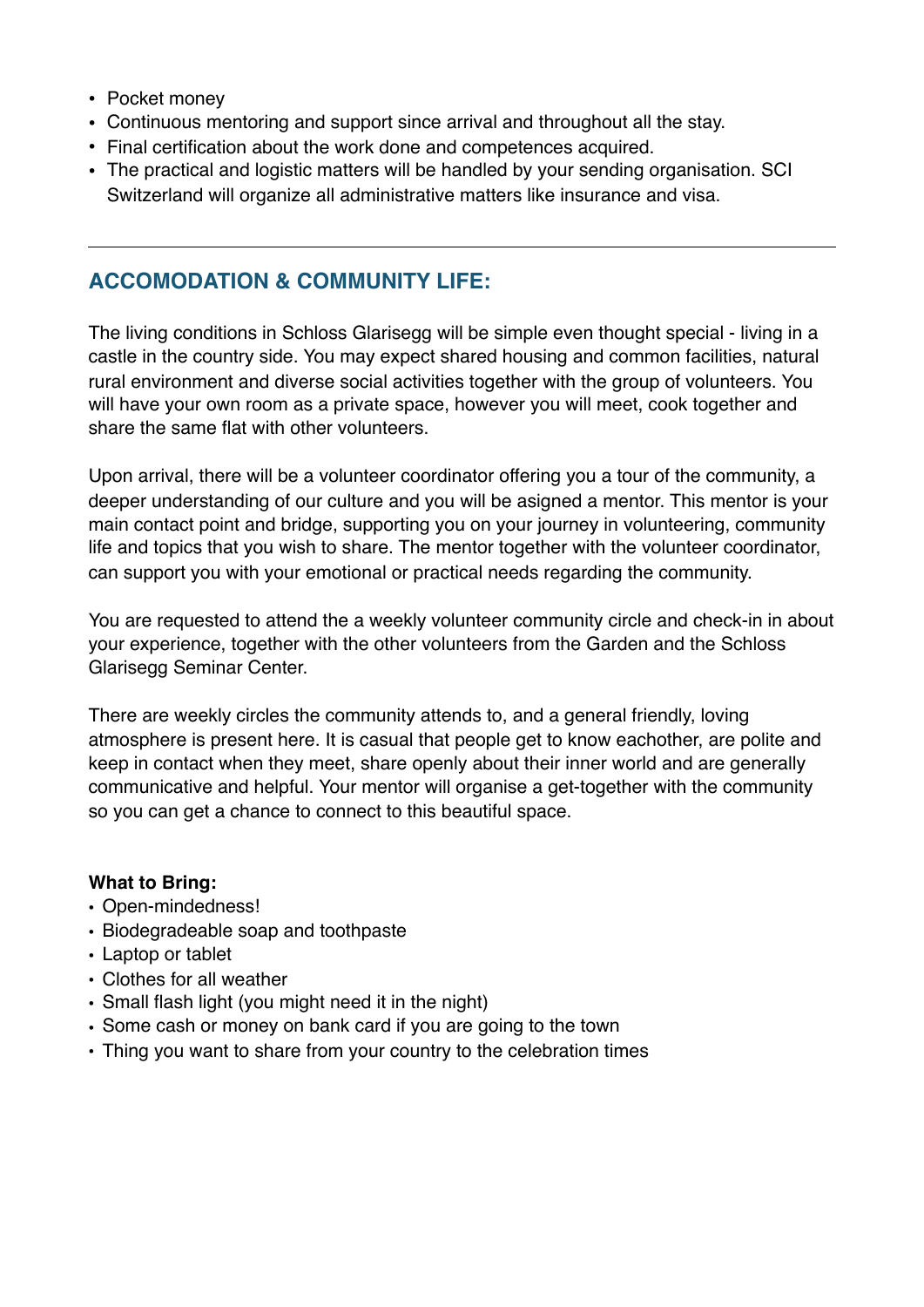# **LOCATION**

The Ecovillage - Community that will host the volunteers is **Schloss Glarisegg** - https:// [schloss-glarisegg.ch/ A seminar center and living community of 50 adults and 12 children](https://schloss-glarisegg.ch/).

Schloss Glarisegg is an intentional community settled in between an amazing lake and a beautiful forest. Besides the school, Schloss Glarisegg is hosting a active and vibrant seminar center with weekly workshops and seminar happening on site. More about intentional communities here:<https://gen-europe.org>

There are several close towns around (eg. Stein am Rhein, Winterthur, Konstanz), beautiful adventure trips and activities to do in your free time. As well, the community offers open circles of yoga, celebration or games in which you can take part of.

# **TRAVELLING TO GLARISEGG**

## **Adress: Schloss Glarisegg, Steckborn 8266**

Closest Swiss town - Frauenfeld, Winterthur Closest German town - Konstanz Check it on google maps:<https://goo.gl/maps/MJRUoXwuhjTSXb3Z8>

#### **TICKETS REIMBURSEMENT**

The travel expenses will be covered from the project. The more money we all save on traveling, the more we will have for food or other activities, as the project budget is limited and quite tight. Please try to find as cheap way of traveling as possible.

In order to get reimbursement for the traveling, please save the receipts or original tickets. Only if we have your receipts and originals we can reimburse the cost, as we need to show a proof of your traveling to the funder. Please try to buy all tickets yourself and they will be reimbursed the first week after your arrival. Absolut maximum cost which can be reimbursed (both ways):

# **HOW TO APPLY**

If you feel the impulse, feel free to write to **evs@scich.org** if you are interested in becoming our new Erasmus+ volunteer. Please note that you can only apply if you are between 18-30 years old and if you have not volunteered through the Erasmus+ before. Send your application via email to your Sending Organisation with the subject **EVS-Application Läbensschuel, Switzerland**, and include all the following documents in English or German:

1) CV (Curriculum Vitae)

2) Motivation letter for the project